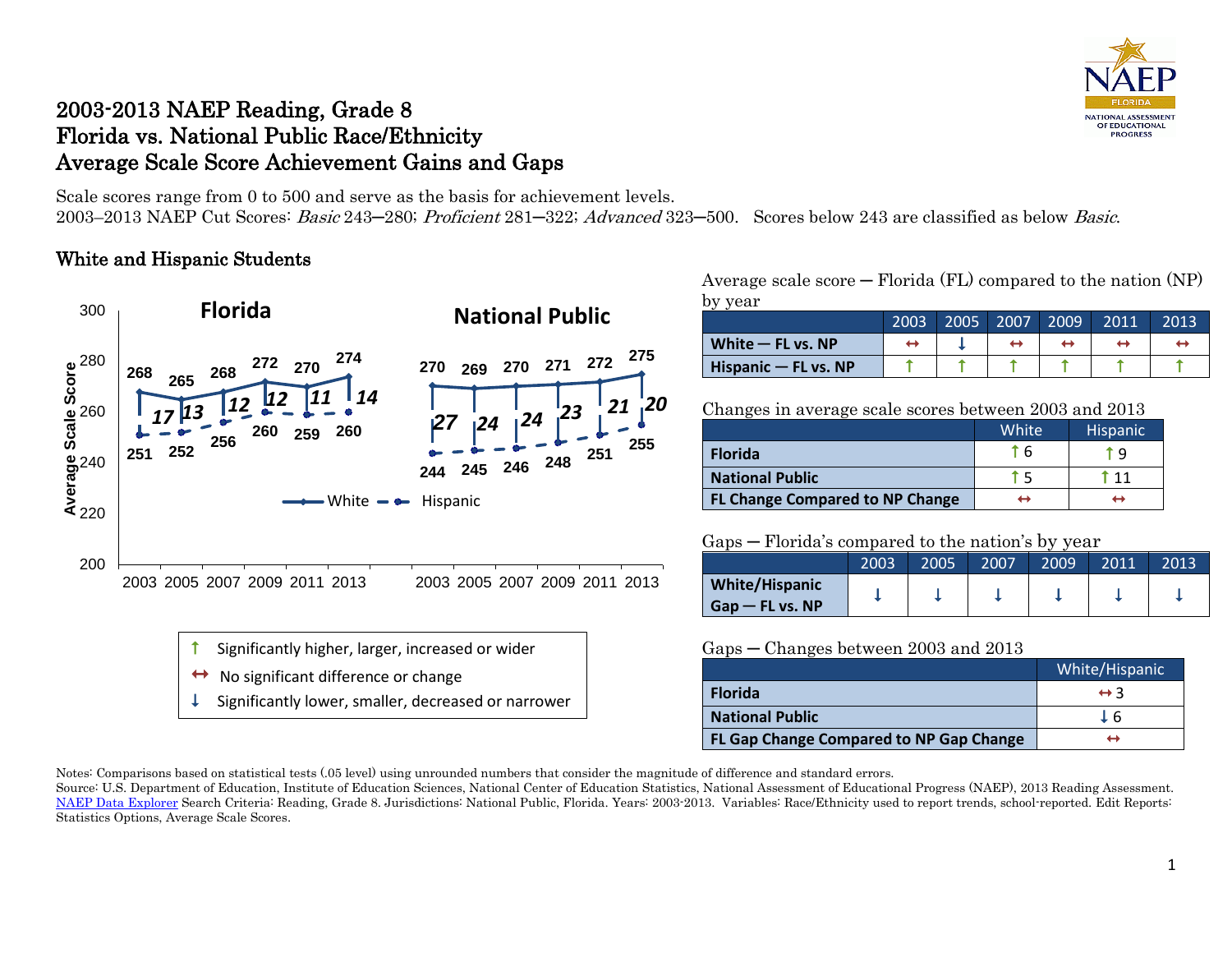## 2003–2013 NAEP Reading, Grade 8 Florida vs. National Public Race/Ethnicity Average Scale Score Achievement Gains and Gaps

Scale scores range from 0 to 500 and serve as the basis for achievement levels.

2003–2013 NAEP Cut Scores: Basic 243–280; Proficient 281–322; Advanced 323–500. Scores below 243 are classified as below Basic.

### White and African-American Students





- No significant difference or change
- Significantly lower, smaller, decreased or narrower

Average scale  $score - Florida (FL)$  compared to the nation  $(NP)$ by year

| ັ                                 | 2003 | 2005 | 2007              | 2009 | 2011 | 2013 |
|-----------------------------------|------|------|-------------------|------|------|------|
| White $-$ FL vs. NP               | ↔    |      | $\leftrightarrow$ | ↔    |      |      |
| African-American $-$<br>FL vs. NP |      |      | $\leftrightarrow$ |      | ↔    |      |

Changes in average scale scores between 2003 and 2013

|                                        | White <sup>'</sup> | African-American |
|----------------------------------------|--------------------|------------------|
| <b>Florida</b>                         | t 6                | t 15             |
| <b>National Public</b>                 |                    | ` 6              |
| <b>FL Change Compared to NP Change</b> |                    |                  |

Gaps ─ Florida's compared to the nation's by year

|                               | 2003 | 2005 | 2007 | 2009 | 2011 | 2013 |
|-------------------------------|------|------|------|------|------|------|
| <b>White/African-American</b> | ↤    | ↔    |      |      |      |      |
| $G$ ap — FL vs. NP            |      |      |      |      |      |      |

#### Gaps ─ Changes between 2003 and 2013

|                                         | White/African-American |
|-----------------------------------------|------------------------|
| <b>Florida</b>                          | Ţd                     |
| <b>National Public</b>                  |                        |
| FL Gap Change Compared to NP Gap Change |                        |

Notes: Comparisons based on statistical tests (.05 level) using unrounded numbers that consider the magnitude of difference and standard errors.

Source: U.S. Department of Education, Institute of Education Sciences, National Center of Education Statistics, National Assessment of Educational Progress (NAEP), 2013 Reading Assessment. [NAEP Data Explorer](http://nces.ed.gov/nationsreportcard/naepdata/) Search Criteria: Reading, Grade 8. Jurisdictions: National Public, Florida. Years: 2003-2013. Variables: Race/Ethnicity used to report trends, school-reported. Edit Reports: Statistics Options, Average Scale Scores.

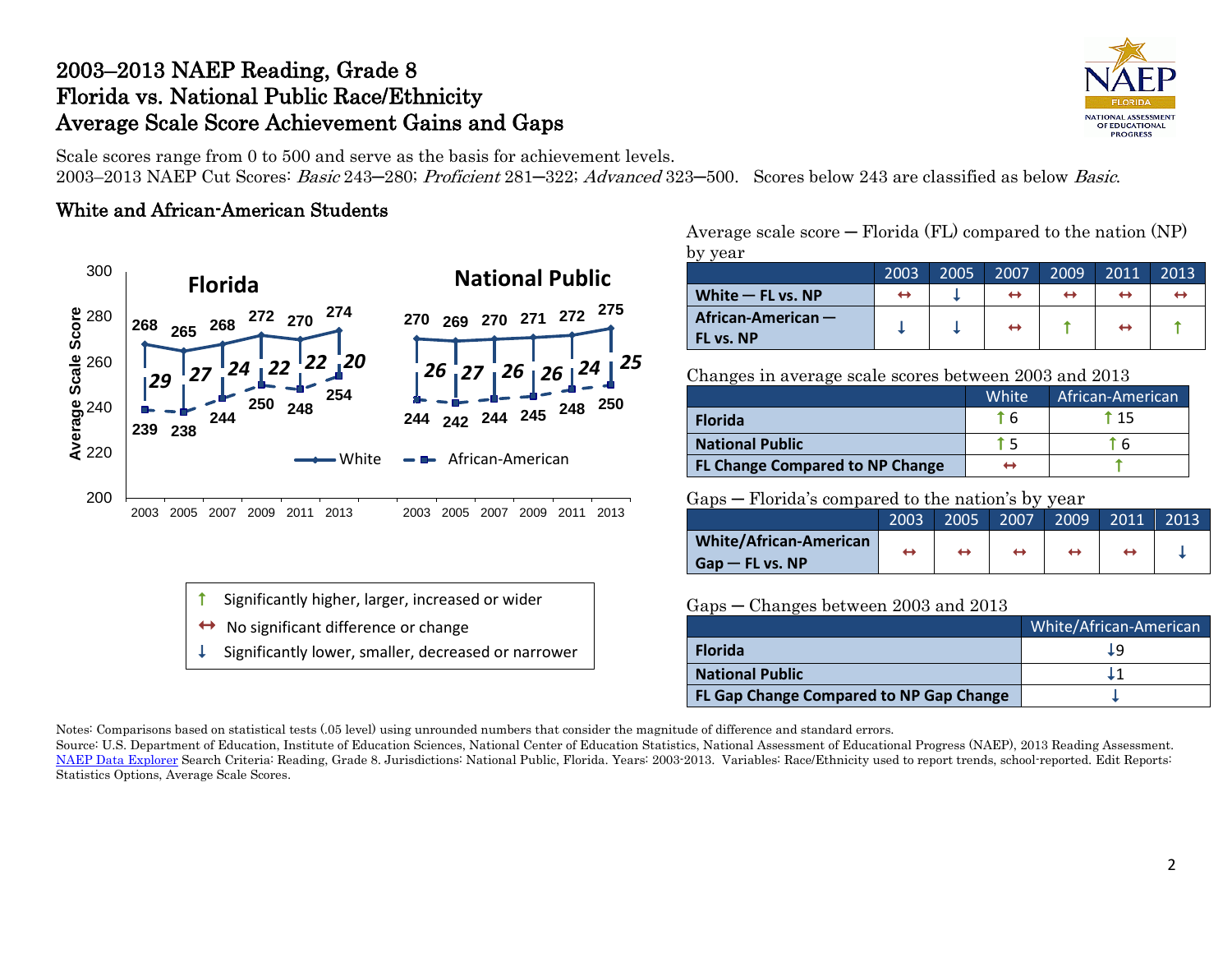## 2003–2013 NAEP Reading, Grade 8 Florida vs. National Public Race/Ethnicity At or above *Basic* Achievement Gaps

Scale scores range from 0 to 500 and serve as the basis for achievement levels. 2003–2013 NAEP Cut Scores: Basic 243–280; Proficient 281–322; Advanced 323–500. Scores below 243 are classified as below Basic.

### White and Hispanic Students



Percent at or above  $Basic$  – Florida (FL) compared to the nation (NP) by year

|                        | 2003 | 2005 | 2007 | 2009 | 2011 | 2013 |
|------------------------|------|------|------|------|------|------|
| White $-$ FL vs. NP    |      |      |      |      |      |      |
| Hispanic $-$ FL vs. NP |      |      |      |      |      |      |

Changes in percent performing at or above Basic between 2003 and 2013

|                                        | <b>White</b>  | <b>Hispanic</b> |
|----------------------------------------|---------------|-----------------|
| <b>Florida</b>                         | <b>15%</b>    | <b>11%</b>      |
| <b>National Public</b>                 | $\uparrow$ 3% | <b>13%</b>      |
| <b>FL Change Compared to NP Change</b> | ↔             | ↔               |

#### Gaps ─ Florida's compared to the nation's by year

|                       | 2003 | 2005 | 2007 | 2009' | 2011 | 2013 |
|-----------------------|------|------|------|-------|------|------|
| <b>White/Hispanic</b> |      |      |      |       |      |      |
| Gap — FL vs. NP       |      |      |      |       |      |      |

#### Gaps ─ Changes between 2003 and 2013

|                                         | White/Hispanic       |
|-----------------------------------------|----------------------|
| <b>Florida</b>                          | $\leftrightarrow$ 6% |
| <b>National Public</b>                  | $\downarrow$ 10%     |
| FL Gap Change Compared to NP Gap Change | ↤                    |

Notes: Comparisons based on statistical tests (.05 level) using unrounded numbers that consider the magnitude of difference and standard errors.

At or above *Basic*: Partial mastery of prerequisite knowledge and skills needed for proficient work.

Source: U.S. Department of Education, Institute of Education Sciences, National Center of Education Statistics, National Assessment of Educational Progress (NAEP), 2013 Reading Assessment. [NAEP Data Explorer](http://nces.ed.gov/nationsreportcard/naepdata/) Search Criteria: Reading, Grade 8. Jurisdictions: National Public, Florida. Years: 2003-2013. Variables: Race/Ethnicity used to report trends, school-reported. Edit Reports: Statistics Options, Achievement Levels, Cumulative.

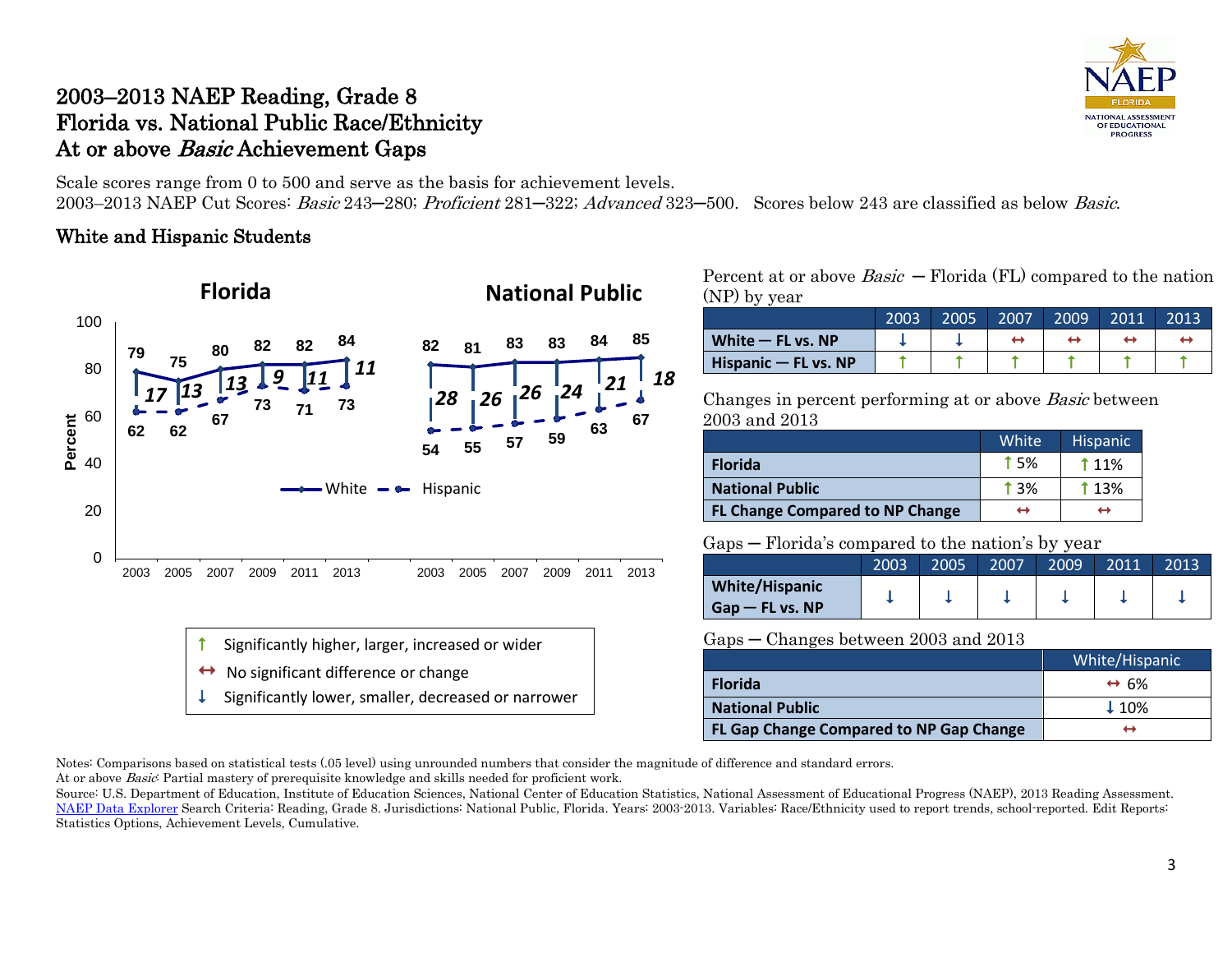# 2003-2013 NAEP Reading, Grade 8 Florida vs. National Public Race/Ethnicity At or above *Basic* Achievement Gaps

Scale scores range from 0 to 500 and serve as the basis for achievement levels.

2003–2013 NAEP Cut Scores: Basic 243–280; Proficient 281–322; Advanced 323–500. Scores below 243 are classified as below Basic.

### White and African-American Students



Percent at or above  $Basic$  – Florida (FL) compared to the nation (NP) by year

|                                   | 2003 | 2005              | 2007 | 2009 | 2011 | 2013 |
|-----------------------------------|------|-------------------|------|------|------|------|
| White $-$ FL vs. NP               |      |                   |      |      |      |      |
| African-American $-$<br>FL vs. NP | ↔    | $\leftrightarrow$ |      |      |      |      |

Changes in percent performing at or above Basic between 2003 and 2013

|                                        | White      | African-American |
|----------------------------------------|------------|------------------|
| <b>Florida</b>                         | <b>15%</b> | <b>18%</b>       |
| <b>National Public</b>                 | † 3%       | † 7%             |
| <b>FL Change Compared to NP Change</b> |            |                  |

### Gaps ─ Florida's compared to the nation's by year

|                               | 2003 | 2005 | 2007 | 2009 | 2011 | 2013 |
|-------------------------------|------|------|------|------|------|------|
| <b>White/African-American</b> |      |      |      |      |      |      |
| $Gap - FL vs. NP$             |      |      |      |      |      |      |

### Gaps ─ Changes between 2003 and 2013

|                                         | White/African-American |
|-----------------------------------------|------------------------|
| <b>Florida</b>                          | $\perp$ 13%            |
| <b>National Public</b>                  | $\perp$ 4%             |
| FL Gap Change Compared to NP Gap Change |                        |

Notes: Comparisons based on statistical tests (.05 level) using unrounded numbers that consider the magnitude of difference and standard errors. At or above Basic: Partial mastery of prerequisite knowledge and skills needed for proficient work.

Source: U.S. Department of Education, Institute of Education Sciences, National Center of Education Statistics, National Assessment of Educational Progress (NAEP), 2013 Reading Assessment. [NAEP Data Explorer](http://nces.ed.gov/nationsreportcard/naepdata/) Search Criteria: Reading, Grade 8. Jurisdictions: National Public, Florida. Years: 2003-2013. Variables: Race/Ethnicity used to report trends, school-reported. Edit Reports:

Statistics Options, Achievement Levels, Cumulative.

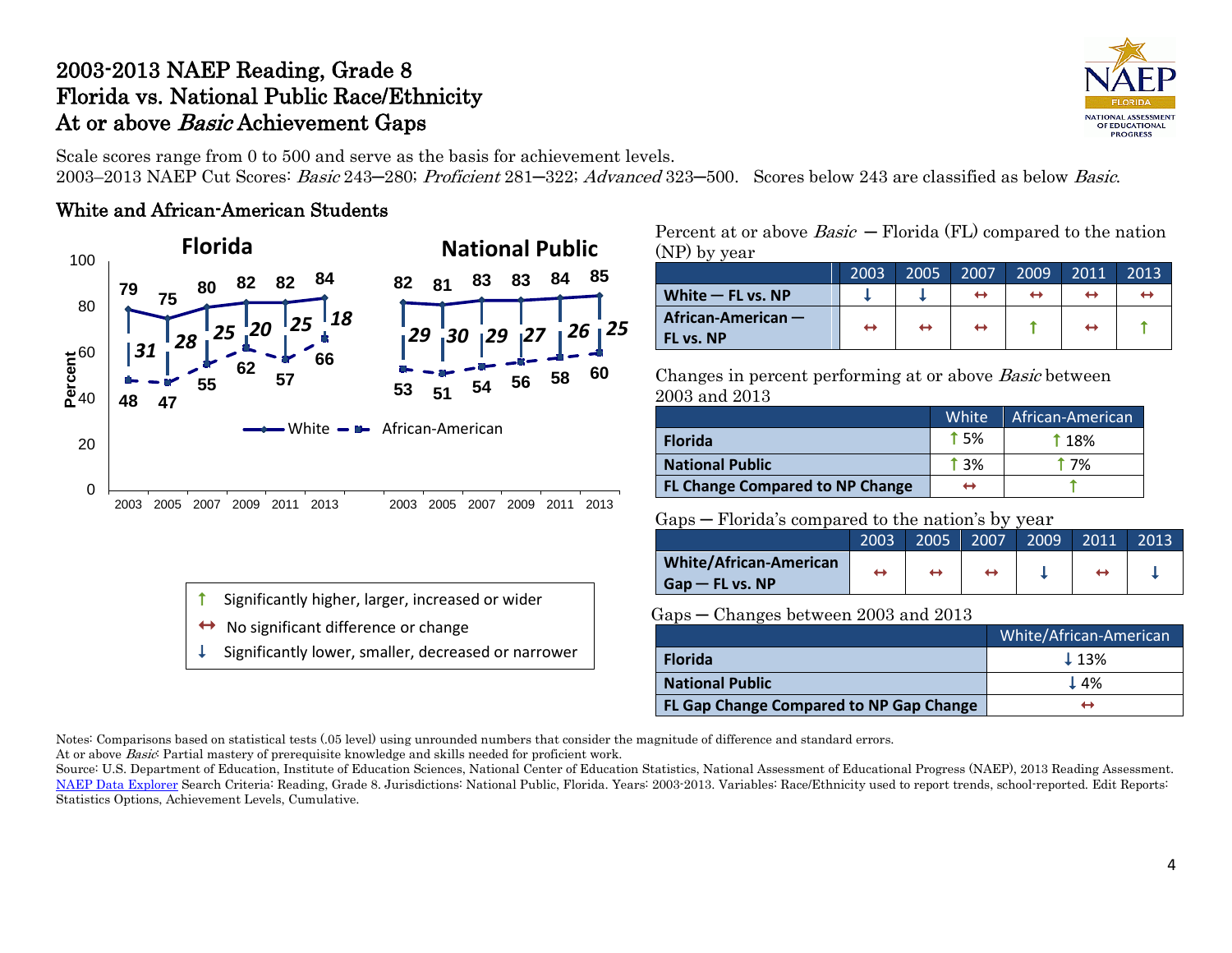# 2003–2013 NAEP Reading, Grade 8 Florida vs. National Public Race/Ethnicity At or above *Proficient* Achievement Gaps



Scale scores range from 0 to 500 and serve as the basis for achievement levels.

2003–2013 NAEP Cut Scores: Basic 243–280; Proficient 281–322; Advanced 323–500. Scores below 243 are classified as below Basic.

## White and Hispanic Students



Percent at or above *Proficient*  $-$  Florida (FL) compared to the nation (NP) by year

|                        | 2003 | 2005 | 2007 | 2009 | 2011 | 2013 |
|------------------------|------|------|------|------|------|------|
| White $-$ FL vs. NP    |      |      |      |      |      |      |
| Hispanic $-$ FL vs. NP |      |      |      |      |      |      |

Changes in percent performing at or above Proficient between 2003 and 2013

|                                        | White <sup>1</sup> | <b>Hispanic</b> |
|----------------------------------------|--------------------|-----------------|
| <b>Florida</b>                         | 15%                | † ጸ%            |
| <b>National Public</b>                 | 1.5%               | † 7%            |
| <b>FL Change Compared to NP Change</b> | ↔                  | ↔               |

### Gaps ─ Florida's compared to the nation's by year

|                                            | 2003 | 2005 | 2007 | 2009 | 2011 | 2013 |
|--------------------------------------------|------|------|------|------|------|------|
| <b>White/Hispanic</b><br>$Gap - FL vs. NP$ |      |      |      |      |      |      |

#### Gaps ─ Changes between 2003 and 2013

|                                         | White/Hispanic       |
|-----------------------------------------|----------------------|
| <b>Florida</b>                          | $\leftrightarrow$ 3% |
| <b>National Public</b>                  | $\leftrightarrow$ 2% |
| FL Gap Change Compared to NP Gap Change |                      |

Notes: Comparisons based on statistical tests (.05 level) using unrounded numbers that consider the magnitude of difference and standard errors.

At or above Proficient: Mastery of complex material; higher than grade level performance.

Source: U.S. Department of Education, Institute of Education Sciences, National Center of Education Statistics, National Assessment of Educational Progress (NAEP), 2013 Reading Assessment. [NAEP Data Explorer](http://nces.ed.gov/nationsreportcard/naepdata/) Search Criteria: Reading, Grade 8. Jurisdictions: National Public, Florida. Years: 2003-2013. Variables: Race/Ethnicity used to report trends, school-reported. Edit Reports: Statistics Options, Achievement Levels, Cumulative.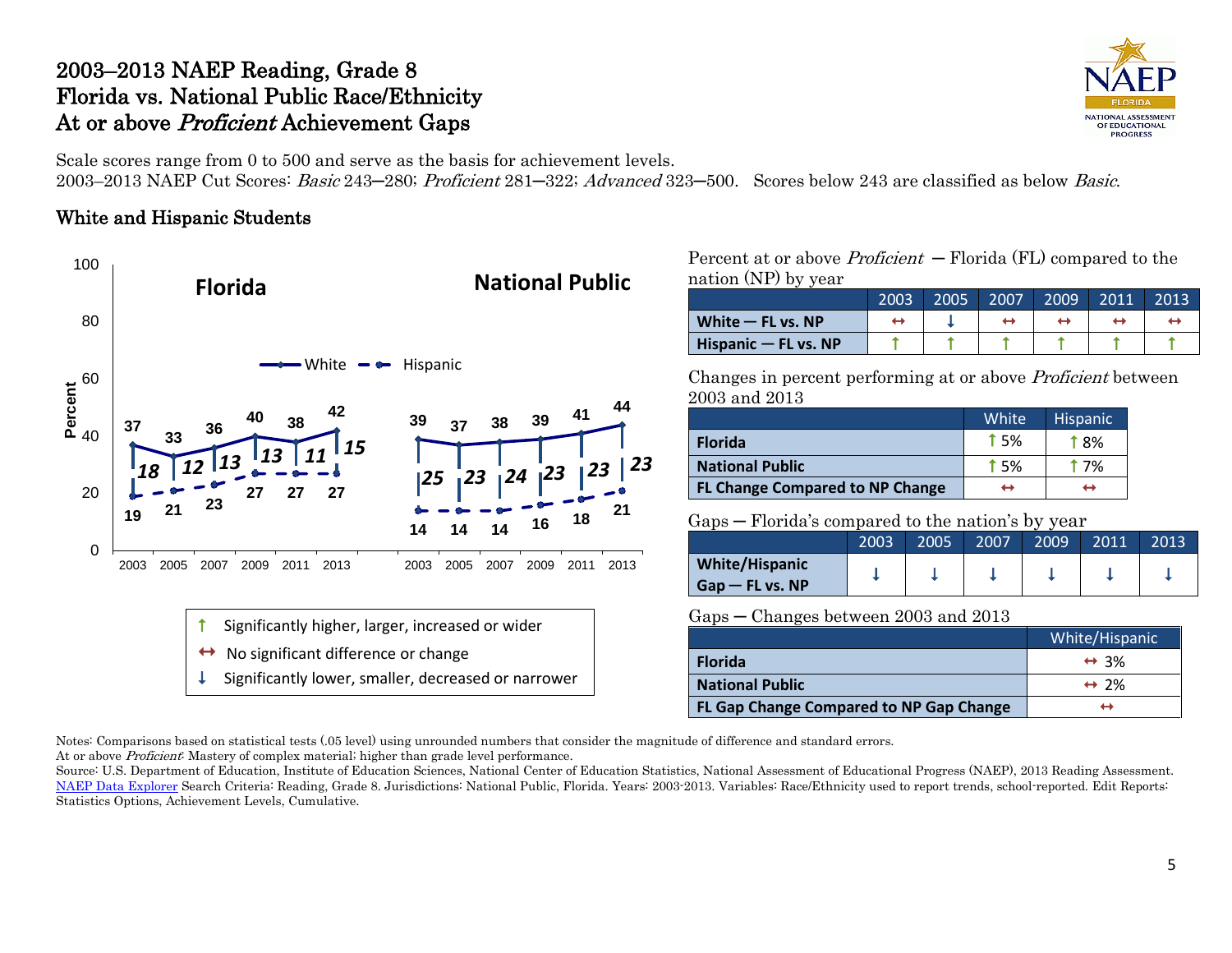

## 2003–2013 NAEP Reading, Grade 8 Florida vs. National Public Race/Ethnicity At or above *Proficient* Achievement Gaps

Scale scores range from 0 to 500 and serve as the basis for achievement levels. 2003–2013 NAEP Cut Scores: Basic 243–280; Proficient 281–322; Advanced 323–500. Scores below 243 are classified as below Basic.

### White and African-American Students



Percent at or above  $Profit - Florida$  compared to the nation by year

|                                 | 2003              | 2005              | 2007 | 2009              | 2011              | 2013 |
|---------------------------------|-------------------|-------------------|------|-------------------|-------------------|------|
| White $-$ FL vs. NP             | ↔                 |                   |      | ↔                 |                   |      |
| African-American -<br>FL vs. NP | $\leftrightarrow$ | $\leftrightarrow$ | ↔    | $\leftrightarrow$ | $\leftrightarrow$ |      |

Changes in percent performing at or above Proficient between 2003 and 2013

|                                        | White       | African-American |
|----------------------------------------|-------------|------------------|
| <b>Florida</b>                         | <b>t</b> 5% | † ጸ%             |
| <b>National Public</b>                 | <b>t</b> 5% | † 4%             |
| <b>FL Change Compared to NP Change</b> | ↔           |                  |

Gaps ─ Florida's compared to the nation's by year

|                               | 2003 | 2005 | 2007 | 2009 | 2011 | 2013 |
|-------------------------------|------|------|------|------|------|------|
| <b>White/African-American</b> | ↔    | ↔    |      |      |      |      |
| $Gap - FL vs. NP$             |      |      |      |      |      |      |

Gaps – Changes between 2003 and 2013

| $\sim$ $\sim$ $\sim$ $\sim$             |                        |
|-----------------------------------------|------------------------|
|                                         | White/African-American |
| <b>Florida</b>                          | $\leftrightarrow$ 3%   |
| <b>National Public</b>                  | $\leftrightarrow$ 1%   |
| FL Gap Change Compared to NP Gap Change | ↤                      |

Notes: Comparisons based on statistical tests (.05 level) using unrounded numbers that consider the magnitude of difference and standard errors. At or above Proficient: Mastery of complex material; higher than grade level performance.

Source: U.S. Department of Education, Institute of Education Sciences, National Center of Education Statistics, National Assessment of Educational Progress (NAEP), 2013 Reading Assessment.